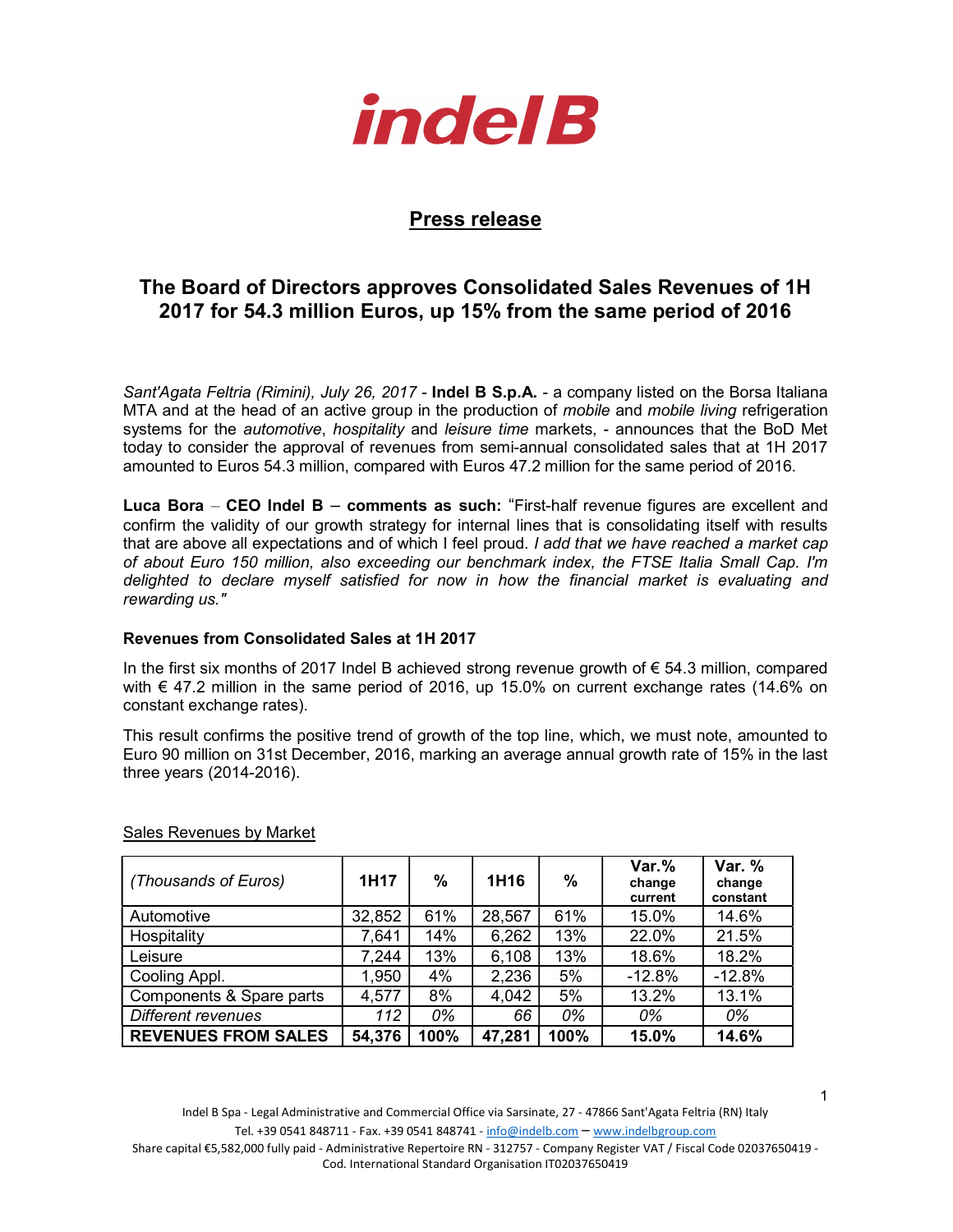In detail, there is a strong growth in the both Automotive and Hospitality sectors thanks to the increase in market share and new orders from *cruise ships*, and to a general organic growth of the markets. In the Leisure market, the rise of the top line is linked to the Marine sector but also and even more so to the Recreational Vehicles sector.

In the OEM<sup>1</sup> (Original Equipment Manufacturer) chanel, sales increased by 13% compared to 1H 2016 (Euro 28.3 million on 30 June, 2017) due to both organic growth and the acquisition of two new customers in North America; AM<sup>2</sup> (After Market) revenues reached 19.9 million euros, up 16% compared to 1H 2016 thanks to generalised growth both in Leisure and Hospitality.

At a geographic level, there is a significant improvement (+55%) for the Americas in the Automotive and Hospitality segments for comments on exhibits. In Europe (+9%) there was mainly a general market growth, while there were no variations in market share. Lastly, in Italy, growth of 10% is linked to the excellent performance of Condor B, which is active in the production of heating and cooling components.

#### Other resolutions

 $\overline{a}$ 

The outsourcing of the internal audit function was also approved, as well as the appointment of Dr. Francesca Marino, a member of Athena Professionisti e Associati Consulenti, as responsible for said function, attributing to her the role, powers and tasks described in Self-Regulatory Code.

\* \* \*

It is noted that the sales revenue data contained in this release are preliminary and have not yet been audited by the Auditing Company.

"The manager responsible for the preparation of corporate accounting documents, Anna Grazia Bartolini, declares that, under section 2 of Article 154 b of the Consolidated Finance Act, the accounting information contained in this release corresponds to the documentary evidence, the books and the accounting records".

In accordance with the provisions of Article 82-c of the Regulation approved by CONSOB resolution on 14th May 1999, no. 11971, INDEL B SpA has adopted the communication policy on the voluntary disclosure of additional periodic financial information (with respect to the annual and semi-annual financial report). The approved policy provides that the Company publishes, on a voluntary basis, revenues from consolidated sales in the first, second, third and fourth quarters of each financial year. Revenues from consolidated sales are compared with consolidated sales revenues for the same period of the previous year.

\* \* \*

<sup>1</sup> OEM Original Equipment Manufacturer. Customer segment that buys third-party components specially designed to be incorporated within the products sold or finished products, which are then marketed under their own brand name.

<sup>&</sup>lt;sup>2</sup> AM (After Market) A sales channel characterised by the production of goods not based on custom projects commissioned by a specific customer request but intended for IndelB's own brand or the "ISOTHERM" trademark owned by Indel Webasto Marine.